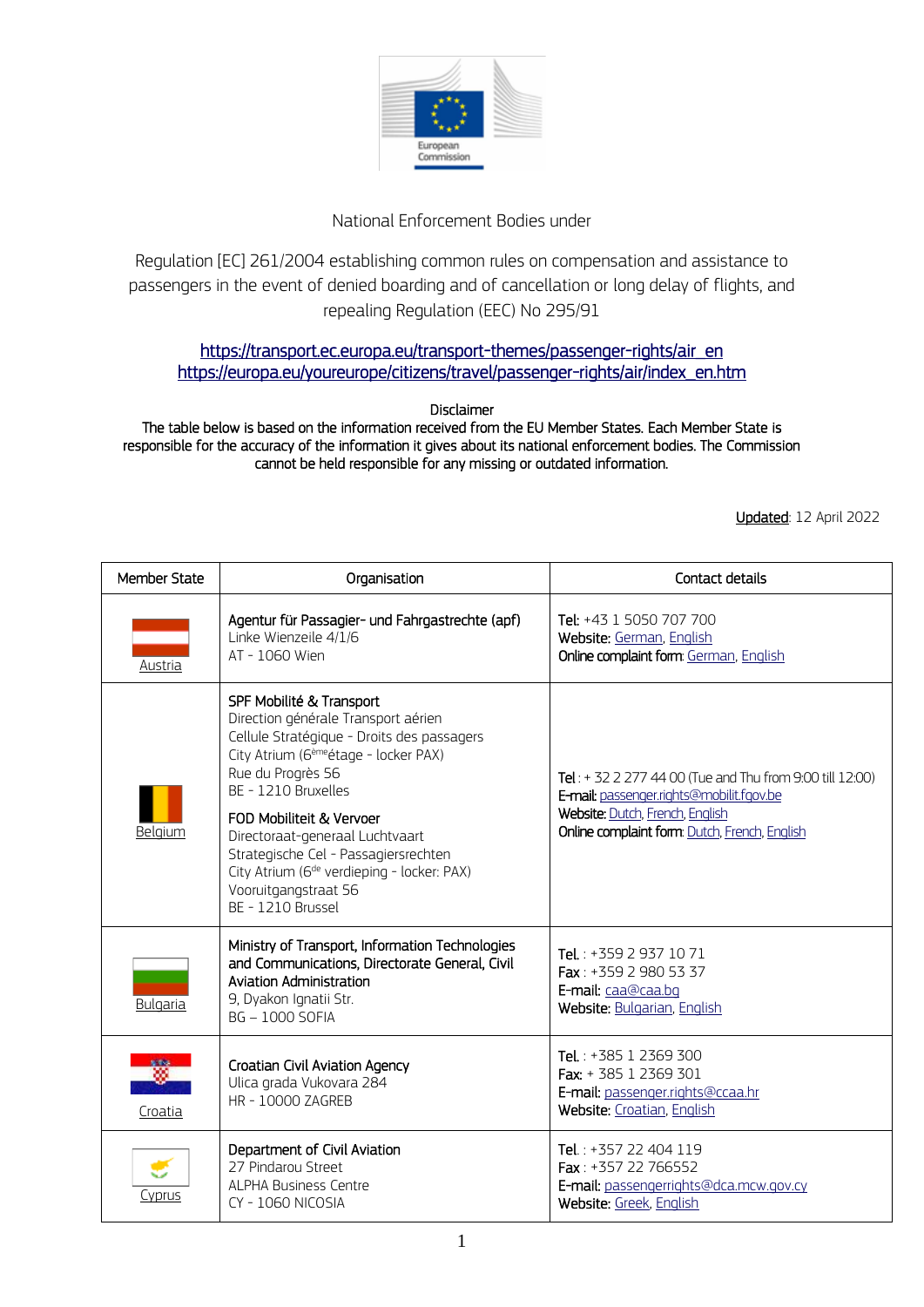

| <b>Member State</b> | Organisation                                                                                                                                                                                                                                                                                                                                                                                                                                                                                   | Contact details                                                                                                                                                                                                                                                                                                                                |
|---------------------|------------------------------------------------------------------------------------------------------------------------------------------------------------------------------------------------------------------------------------------------------------------------------------------------------------------------------------------------------------------------------------------------------------------------------------------------------------------------------------------------|------------------------------------------------------------------------------------------------------------------------------------------------------------------------------------------------------------------------------------------------------------------------------------------------------------------------------------------------|
| Czechia             | Civil Aviation Authority<br>Airport Ruzyně<br>CZ - 160 08 PRAHA 6                                                                                                                                                                                                                                                                                                                                                                                                                              | Tel.: +420 225 422 726<br>Fax: +420 220 561 823<br>E-mail: caa@caa.cz<br>Website: Czech, English<br>Online complaint form: Czech, English                                                                                                                                                                                                      |
| Denmark             | Danish Civil Aviation and Railway Authority<br>Carsten Niebuhrs Gade 43<br>DK-1577 Copenhagen V                                                                                                                                                                                                                                                                                                                                                                                                | Tel.: +45 7221 8800<br>Fax: +45 7262 6790<br>E-mail: info@tbst.dk<br>Website: Danish, English<br>Online complaint form: Danish, English                                                                                                                                                                                                        |
| Estonia             | Consumer Protection and Technical Regulatory<br>Authority<br>Endla 10a,<br>10142 Tallinn                                                                                                                                                                                                                                                                                                                                                                                                       | Tel: +372 667 2000<br>Fax: +372 667 2001<br>E-mail: info@ttja.ee<br>Website: Estonian, English                                                                                                                                                                                                                                                 |
| Finland             | Complaints from private consumers:<br>Consumer Disputes Board<br>P.O. Box 306<br>FI - 00531 HELSINKI<br>Complaints from business travellers:<br>The Finnish Transport and Communications Agency<br>(Traficom)<br>Kumpulantie 9, 00520<br>P.O. Box 320, 00059 TRAFICOM<br>FI-00101 HELSINKI<br>Supervision of the interests of consumers on a<br>collective level (no handling of individual cases):<br>Competition and Consumer Authority<br>Haapaniemenkatu 4 A, Box 5<br>FI - 00531 HELSINKI | Tel.: +358 29 56 65200<br>Fax: +358 29 56 65249<br>E-mail: kril@oikeus.fi<br>Website: Finnish, Swedish, English<br>Tel.: +358 29 534 5000<br>Fax.: +358 29 534 5095<br>E-mail: kirjaamo@traficom.fi<br>Website: Finnish, Swedish, English<br>Tel.: +358 29 505 3000<br>Fax: +358 29 876 4398<br>E-mail: kirjaamo@kkv.fi<br>Website: www.kkv.fi |
| France              | Direction générale de l'aviation civile (DGAC)<br>Direction du transport aérien<br>Mission du Droit des passagers<br>Bureau des passagers aériens<br>50 rue Henry Farman<br>FR-75720 PARIS cedex 15                                                                                                                                                                                                                                                                                            | Tel: +33 1 58 09 43 21<br>Website:<br>www.ecologie.gouv.fr/politiques/passagers-aeriens<br>Online complaint form:<br>https://droits-passagers-aeriens.aviation-<br>civile.gouv.fr/public/signalement?new-<br>signalement=true                                                                                                                  |
| Germany             | Luftfahrt-Bundesamt (LBA)<br>Nationale Beschwerde- und Durchsetzungsstelle<br>Fluggastrechte /<br>National Enforcement Body Air Passenger Rights<br>Visiting Adress: Hermann-Blenk-Straße 21<br>DE-38108 Braunschweig<br>Postal Adress: 38144 Braunschweig                                                                                                                                                                                                                                     | Tel.: +49 531 2355-115<br>Fax: +49 531 2355-1197<br>E-Mail: fluggastrechte@lba.de<br>Website: German, English<br>Online-complaint-form: German, English                                                                                                                                                                                        |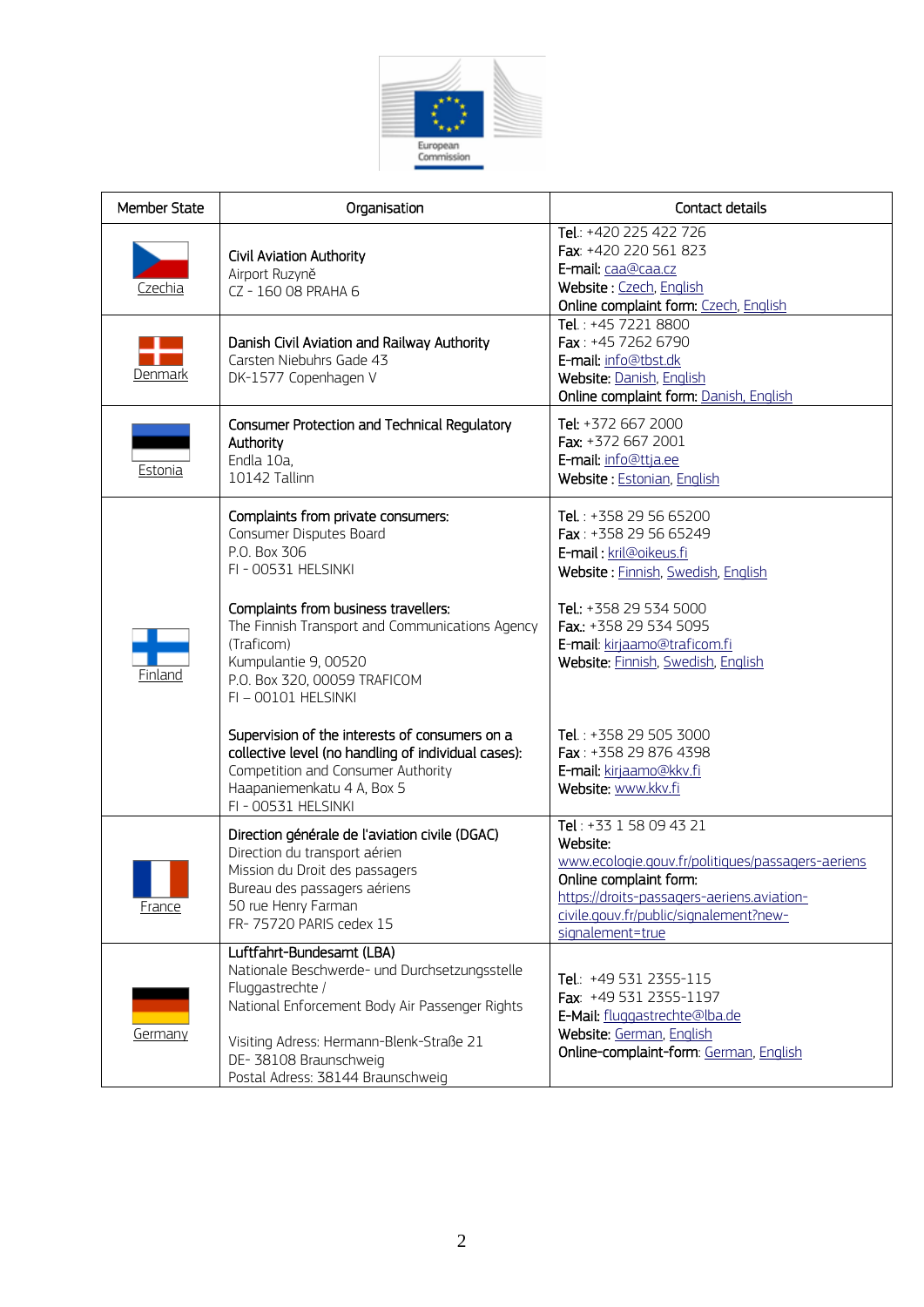

| <b>Member State</b> | Organisation                                                                                                                                                                                                                                                                                                                                                                                             | Contact details                                                                                                                                                                                                                                                                                                                                                                                                                                                                                        |
|---------------------|----------------------------------------------------------------------------------------------------------------------------------------------------------------------------------------------------------------------------------------------------------------------------------------------------------------------------------------------------------------------------------------------------------|--------------------------------------------------------------------------------------------------------------------------------------------------------------------------------------------------------------------------------------------------------------------------------------------------------------------------------------------------------------------------------------------------------------------------------------------------------------------------------------------------------|
| Greece              | Hellenic Civil Aviation Authority<br>Economic Oversight Division<br>Passenger Rights and Air Carriers Operating<br>Licensing Section<br>Athens International Airport<br>Building 46<br>PO 19019<br>Spata, Attica                                                                                                                                                                                         | Tel.: +30 210 3541329<br>E-mail: apr@hcaa.gov.gr<br>Website: Greek, English                                                                                                                                                                                                                                                                                                                                                                                                                            |
| Hungary             | Passenger complaints<br>Ministry for Innovation and Technology<br><b>Consumer Protection</b><br><b>Strategy Department</b><br>Address: H-1011 Budapest, Fő utca 44-50.<br>Postal address: H-1440 Budapest, Pf. 1.<br>Enforcement<br>Ministry for Innovation and Technology<br>Aviation Risk Assessment Department<br>Address: H-1011 Budapest, Fő utca 44-50.<br>Postal address: H-1440 Budapest, Pf. 1. | Tel.: +36 1 7958282<br>E-mail: fogyasztovedelem@itm.gov.hu<br>Website: www.fogyasztovedelem.kormany.hu<br>Tel.: $+36$ 1 273 5503<br>E-mail: aviation.risk@itm.gov.hu                                                                                                                                                                                                                                                                                                                                   |
| Ireland             | Commission for Aviation Regulation<br>3rd Floor<br>6 Earlsfort Terrace<br>IE - DUBLIN 2, DO2 W773                                                                                                                                                                                                                                                                                                        | Tel.: $+353-(0)$ 1-6611700<br>Fax: $+353-(0)$ 1-6611269 (General)<br>E-mail: apr@aviationreg.ie<br>Website<br>www.flightrights.ie<br>https://www.aviationreg.ie/<br>Online complaint form<br>https://www.flightrights.ie/home/complaint-<br>procedure.452.html                                                                                                                                                                                                                                         |
| Italy               | Ente Nazionale per l'Aviazione Civile<br>Viale del Castro Pretorio, 118<br>IT - 00185 ROME                                                                                                                                                                                                                                                                                                               | Website: Italian, English<br>Online complaint form for passengers: Italian, English<br>E-mail for NEBs and other official institutions:<br>cartadiritti@enac.gov.it<br>For claim agencies, lawyers and consumer<br>organisations:<br>https://www.enac.gov.it/en/passengers/passengers-<br>rights/complaints-in-case-of-denied-boarding-<br>cancellation-or-long-delay-of<br>Detailed information is available in the section "How<br>to lodge a complaint with ENAC". (Both in English and<br>Italian) |
| Latvia              | Consumer Rights Protection Centre (CRPC)<br>Brivibas street 55<br>LV-1010, RIGA                                                                                                                                                                                                                                                                                                                          | Tel.: $+37167388624$<br>Fax: +371 67388634<br>E-mail: pasts@ptac.gov.lv<br>Website: Latvian, English                                                                                                                                                                                                                                                                                                                                                                                                   |
| Lithuania           | Lithuanian Transport Safety Administration (LTSA)<br>Svitrigailos str. 42<br>LT-03209 Vilnius                                                                                                                                                                                                                                                                                                            | Tel.: +370 5 278 5601<br>Fax: +370 5 213 2270<br>E-mail: Itsa@Itsa.Irv.It<br>Website: Lithuanian, English                                                                                                                                                                                                                                                                                                                                                                                              |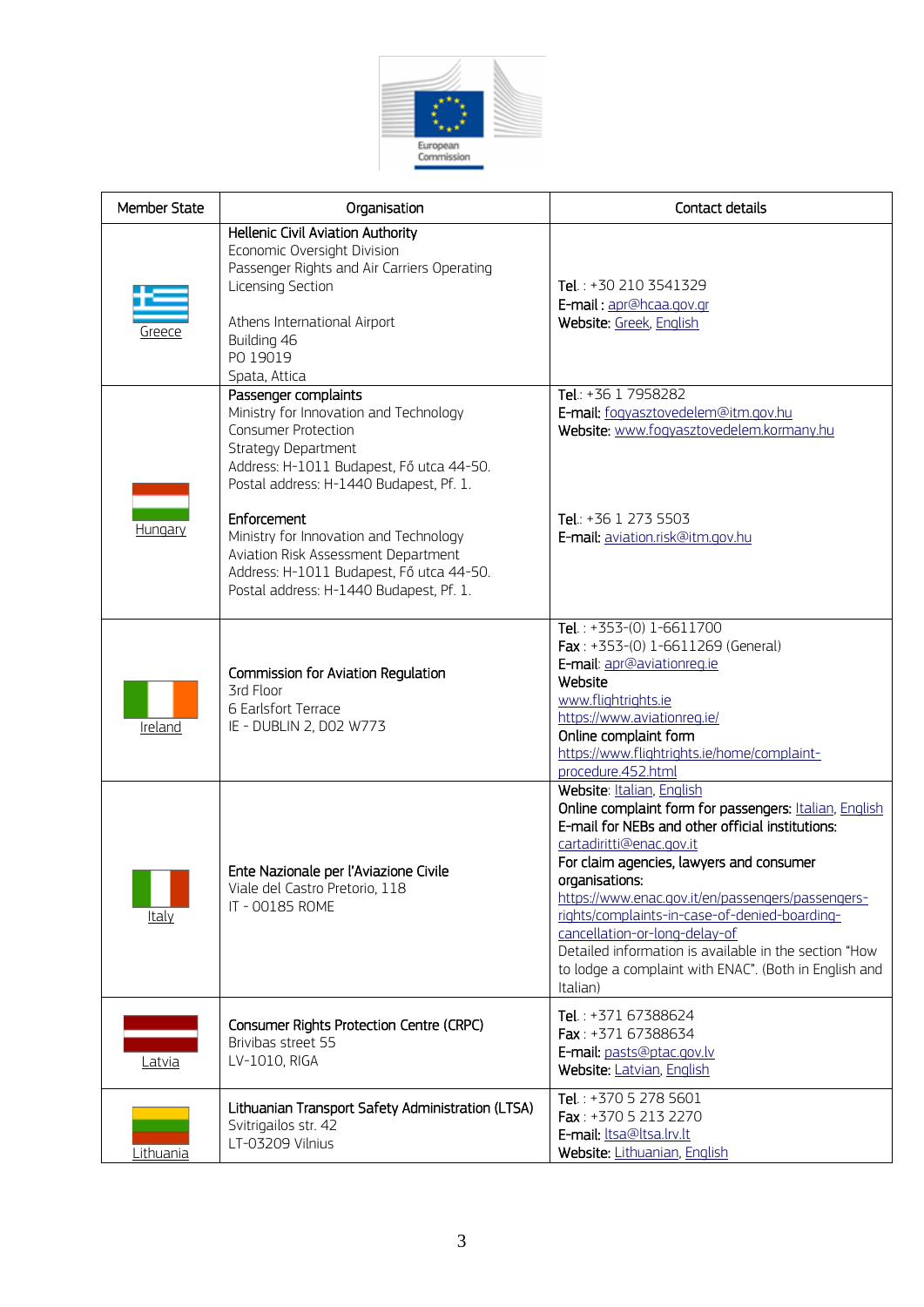

| <b>Member State</b> | Organisation                                                                                                                                                                                 | Contact details                                                                                                                                                                                                                             |
|---------------------|----------------------------------------------------------------------------------------------------------------------------------------------------------------------------------------------|---------------------------------------------------------------------------------------------------------------------------------------------------------------------------------------------------------------------------------------------|
| Luxembourg          | Ministère de la Protection des consommateurs<br>271, route d'Arlon<br>L-1150 Luxembourg<br>Luxembourg<br>Adresse postale :<br>B.P 119 L-2011 Luxembourg                                      | Tel.: +352 247-73700<br>E-mail: passagers@mpc.etat.lu<br>Website: French, German, English<br>Online complaint form: French, German, English                                                                                                 |
| Malta               | Malta Competition and Consumer Affairs Authority<br>Mizzi House, National Road<br>Blata l-Bajda, Hamrun HMR 9010                                                                             | Tel.: +356 2395 2000<br>Fax: +356 2124 2406<br>E-mail: airpassengerrights@mccaa.org.mt<br>Website:<br>https://mccaa.org.mt/Section/Content?contentId=120<br>$\overline{2}$<br>Online complaint form:<br>https://mccaa.org.mt/home/complaint |
| The Netherlands     | Inspectie Leefomgeving en Transport<br>Human Environment and Transport Inspectorate<br>Postbus 16191,<br>2500 BD Den Haag                                                                    | Tel.: +31 884 890 000<br>Website: Dutch, English<br>Online complaint form: Dutch, English                                                                                                                                                   |
| Poland              | Passenger complaints<br>Commission on Passengers' Rights<br>ul. Marcina Flisa 2<br>PL-02-247 WARSZAWA<br>Enforcement<br>Civil Aviation Office<br>ul. Marcina Flisa 2<br>PL - 02-247 WARSZAWA | Tel.: +48 (22) 520 74 84<br>Fax: +48 (22) 520 73 47<br>www.ulc.gov.pl<br>kopp@ulc.gov.pl<br>Tel.: +48 (22) 520 72 00<br>Fax: +48 (22) 520 73 00<br>www.ulc.gov.pl<br>kancelaria@ulc.gov.pl                                                  |
| Portugal            | Autoridade Nacional da Aviação Civil (ANAC)<br>Rua B, Edifícios 4, 5 e 6<br>Aeroporto Humberto Delgado<br>PT - 1749-034 LISBOA                                                               | Tel.: +351 (21) 284 2226<br>Fax: $+351(21)8473585$<br>E-mail: consumidor@anac.pt<br>Website: Portuguese, English                                                                                                                            |
| Romania             | National Authority for Consumer Protection<br>72, Blvd Aviatorilor<br>RO - 011865, Sector 1, BUCHAREST                                                                                       | Tel.: +4021 312 1275<br>Fax: +4021 314 3462<br>www.anpc.ro<br>cabinet@anpc.ro                                                                                                                                                               |
| Slovakia            | Slovenská obchodná inšpekcia<br>(Slovak Trade Inspection)<br>Ústredný inšpektorát (Central Inspectorate)<br>Bajkalská 21/A, P.O.BOX 29<br>SK-827 99 BRATISLAVA 27<br>Slovak Republic         | Tel.: +421 2 58 272 160<br>+421 2 58 272 140<br>Fax: +421 2 53414 996<br>E-mail: 005@soi.sk<br>Website: https://www.soi.sk/sk/prava-<br>cestujucich/prava-cestujucich-v-leteckej-doprave.soi                                                |
| Slovenia            | Civil Aviation Agency<br>Kotnikova 19A<br>SI - 1000 LJUBLJANA                                                                                                                                | Tel.: +386 (0) 1 266 66 00<br>Fax: $+386(0)$ 1 266 66 99<br>E-mail: info@caa.si<br>Website: Slovenian, English                                                                                                                              |
| 癟<br><b>Spain</b>   | Agencia Estatal de Seguridad Aérea<br>División de Calidad y Protección al Usuario<br>Paseo de la Castellana 112<br>28046 Madrid - Spain                                                      | Tel.: + 34 91 396 82 10<br>E-Mail: sau.aesa@sequridadaerea.es<br>Website: Spanish, English<br>Online complaint form: Spanish, English                                                                                                       |